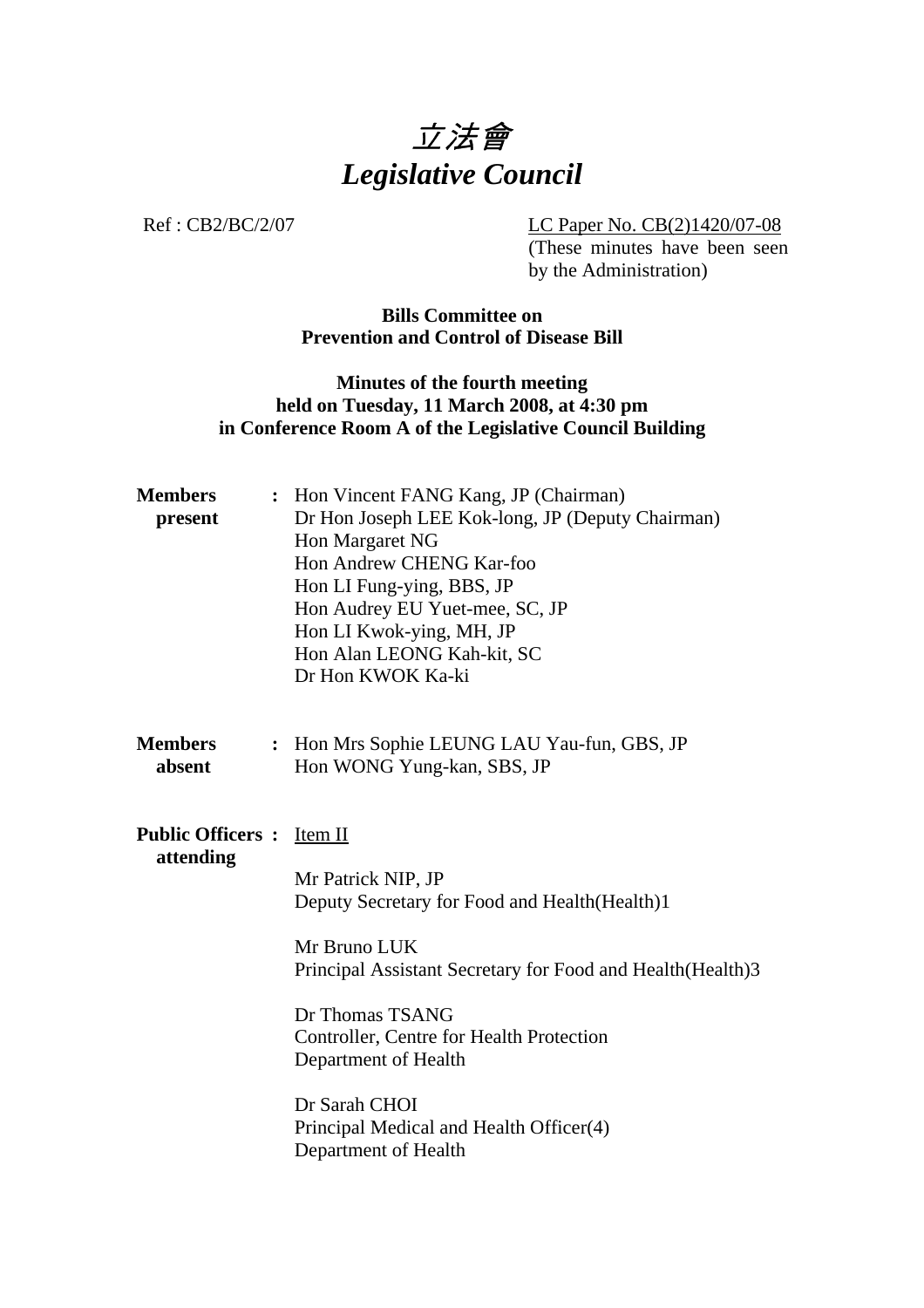|                               | Dr Henry KONG<br><b>Chief Port Health Officer</b><br>Department of Health                              |
|-------------------------------|--------------------------------------------------------------------------------------------------------|
|                               | Mr Allen LAI<br><b>Senior Government Counsel</b><br>Department of Justice                              |
|                               | Miss Angie LI<br><b>Government Counsel</b><br>Department of Justice                                    |
| <b>Clerk</b> in<br>attendance | : Miss Mary SO<br>Chief Council Secretary (2) 5                                                        |
| <b>Staff</b> in<br>attendance | : Mr Stephen LAM<br><b>Assistant Legal Adviser 4</b><br>Ms Janet SHUM<br>Senior Council Secretary (2)8 |
|                               | Ms Camy YOONG<br>Clerical Assistant (2)1                                                               |

**I. Confirmation of minutes of meeting**   *(LC Paper No. CB(2)1303/07-08)* 

Action

The minutes of meeting held on 28 February 2008 were confirmed.

## **II. Meeting with the Administration**

2. The Bills Committee deliberated (index of proceedings at **Annex**).

3. Ms Margaret NG said that she did not doubt that the Administration would exercise the powers provided in clause 5 and clause 6 of the Bill in a responsible manner. Ms NG was however of the view that sufficient safeguard should be provided in the Bill to ensure that the rights of individuals would not be unduly compromised as a result of acts taken against them under clause 5 and clause 6. The Administration agreed to provide a response in writing.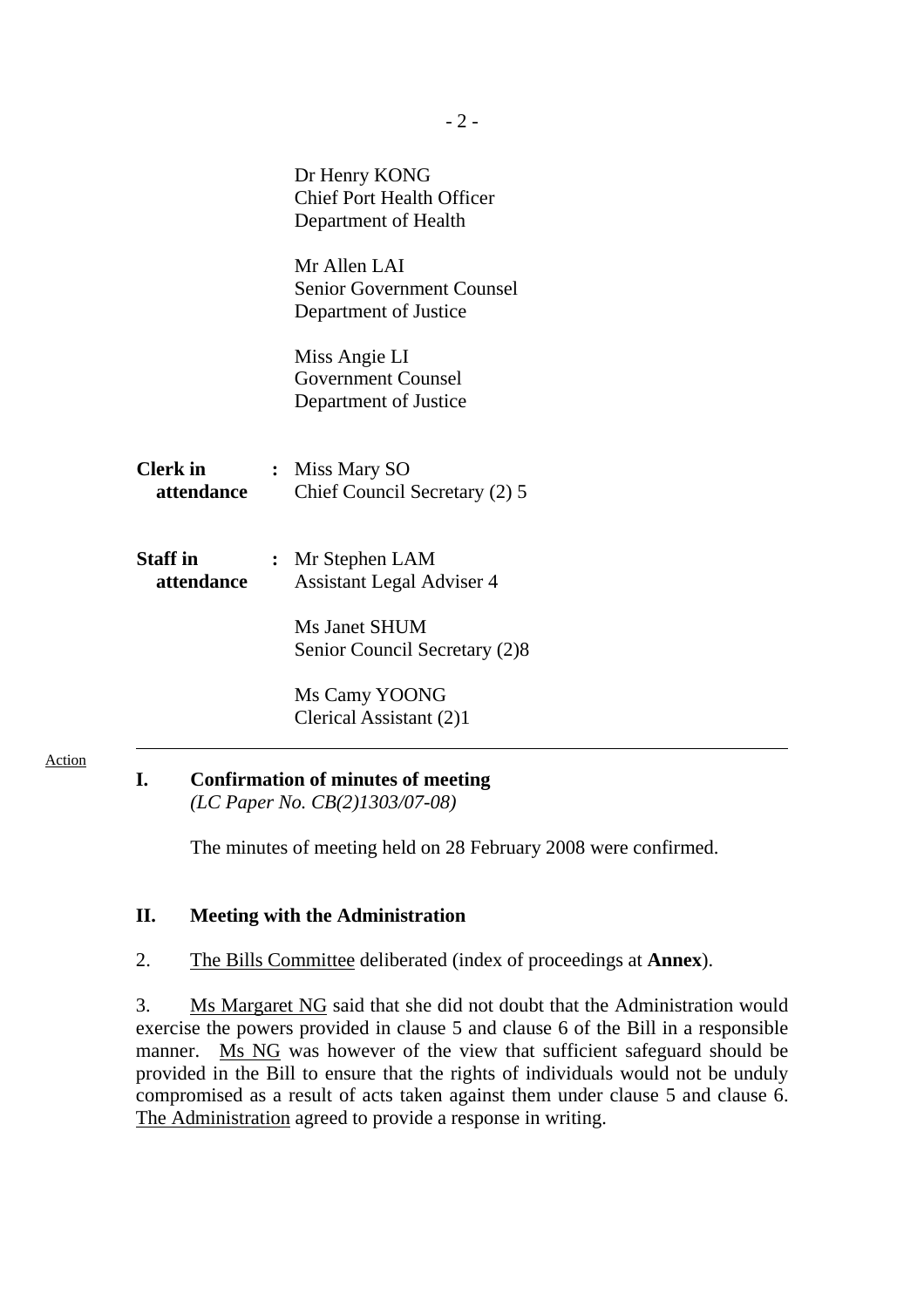4. Mr Andrew CHENG requested the Administration to provide a requisition of private property provision in the Bill to enable the Government to carry out such act under extreme urgency, but was less serious than a public health emergency situation, for the purpose of preventing and controlling the spread of diseases, as well as to provide a definition for "requisition" in the Bill. The Administration agreed to consider and revert in writing.

5. Assistant Legal Adviser 4 advised that there should be no problem from the drafting standpoint to implement Mr CHENG's suggestions, albeit it would be a policy decision for the Administration. He however pointed out that unlike the requisitioning of private property during a public health emergency situation which would be effected by way of making the Public Health Emergency Regulation under clause 8 of the Bill and which would be subject to negative vetting by the Legislative Council (LegCo), requisition power provided for in the principal ordinance, upon enactment of the Bill, was not required by subsidiary legislation and hence not subject to negative vetting by LegCo.

6. The Chairman pointed out that no compensation was provided to households affected by the implementation of the backyard poultry keeping ban in 2006. The Chairman asked whether the same households would be compensated if the Bill were enacted. The Administration undertook to provide a response in writing.

7. The Administration also undertook to provide a response in writing to the submission from the Law Society of Hong Kong on the requisition of private property in a public health emergency and matters related to compensation tabled at the meeting.

8. Members noted the Administration's intention to resume Second Reading debate on the Bill in mid-May 2008, so as to allow time for LegCo to scrutinise, where necessary, the Prevention and Control of Disease Regulation to be made under clause 7 of the Bill after gazettal.

## **III. Date of next meeting**

9. The Chairman reminded members that the next meeting had been scheduled for 26 March 2008 at 4:30 pm.

10. There being no other business, the meeting ended at 6:00 pm.

Council Business Division 2 Legislative Council Secretariat 25 March 2008